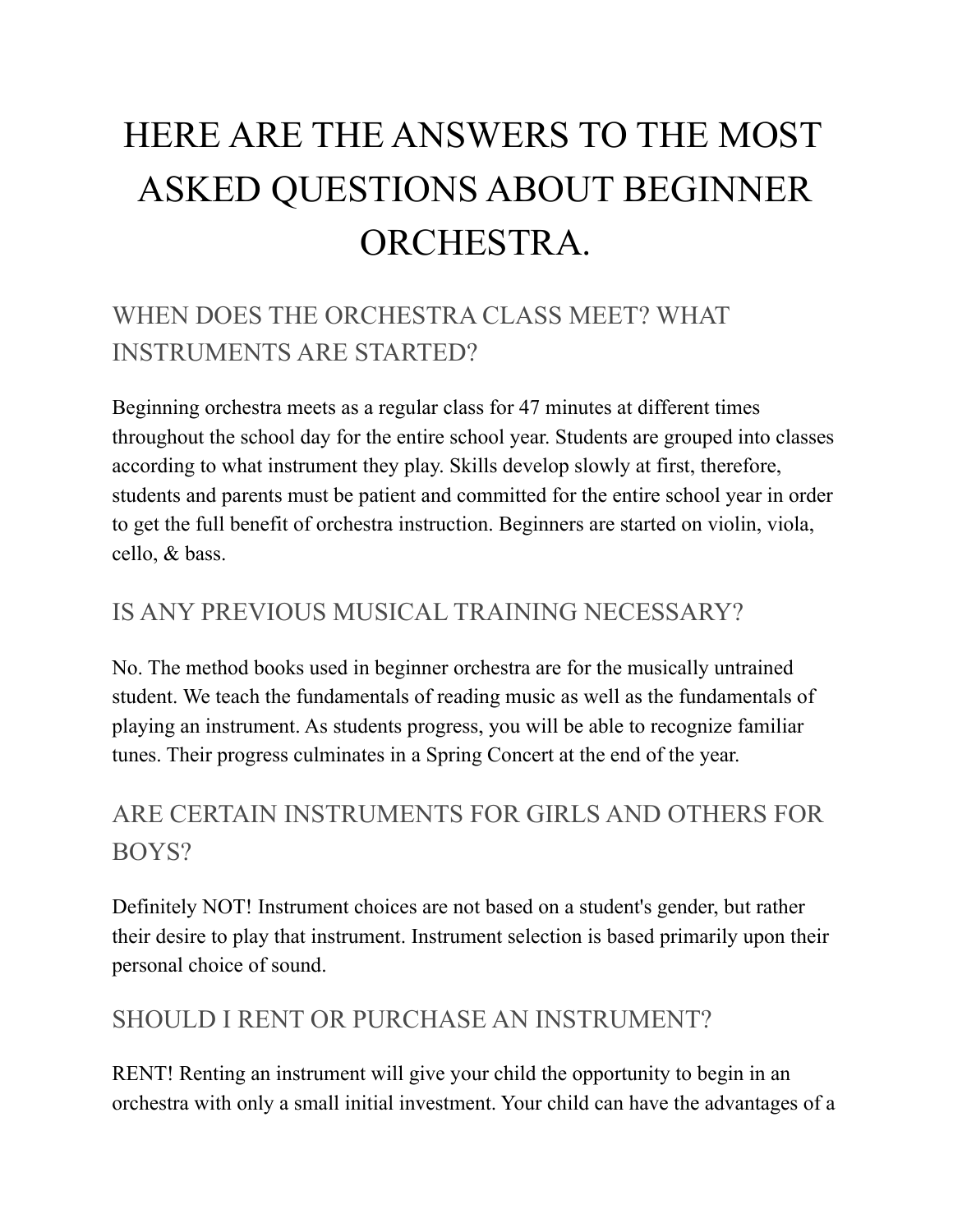brand new instrument, such as pride of ownership, freedom from error due to poor equipment, and the opportunity to be the best player they can be by having the best available instrument for their age level. Your child will have the instrument and materials recommended by the orchestra directors. The instrument can be returned to the company at any time without further obligation. All rent applies towards purchase.

#### WHAT ABOUT BUYING USED INSTRUMENTS?

Some used instruments are good bargains. However, you could possibly end up spending more money on repairs than the instrument is worth. For this reason, we ask that if you do purchase a used instrument, try to let a LTISD Orchestra Director examine it prior to purchase. Local music stores and former band students are excellent sources of used instruments. You might see if the music companies have used instruments available. We have found most pawn shop instruments to be of dubious quality. WARNING: The "orchestra instruments' ' listed in departments store (i.e. Amazon, Walmart), in my personal opinion, are JUNK! They are practically toys. The BCMS Orchestra program will not allow any Amazon, Sam's Club, Sears, or Walmart instruments. Again, we recommend that you RENT an instrument the first year from a reputable music company.

## ARE THERE ANY SCHOOL OWNED INSTRUMENTS AVAILABLE?

Yes. The school provides the more expensive instruments: bass. Parents whose child is selected to play one of these school owned instruments are required to pay a usage fee, and will still be required to purchase necessary accessories such as rosin, rockstop, tuner, & method books.

## CAN MY CHILD PARTICIPATE IN BOTH ATHLETICS AND ORCHESTRA AT THE SAME TIME? ORCHESTRA AND CHOIR? BAND AND ORCHESTRA? ORCHESTRA & THEATER ARTS?

In 7th and 8th grade YES, but NOT in 6th grade. Athletics is not offered in the 6th grade. There are many middle school students who are in orchestra, athletics, and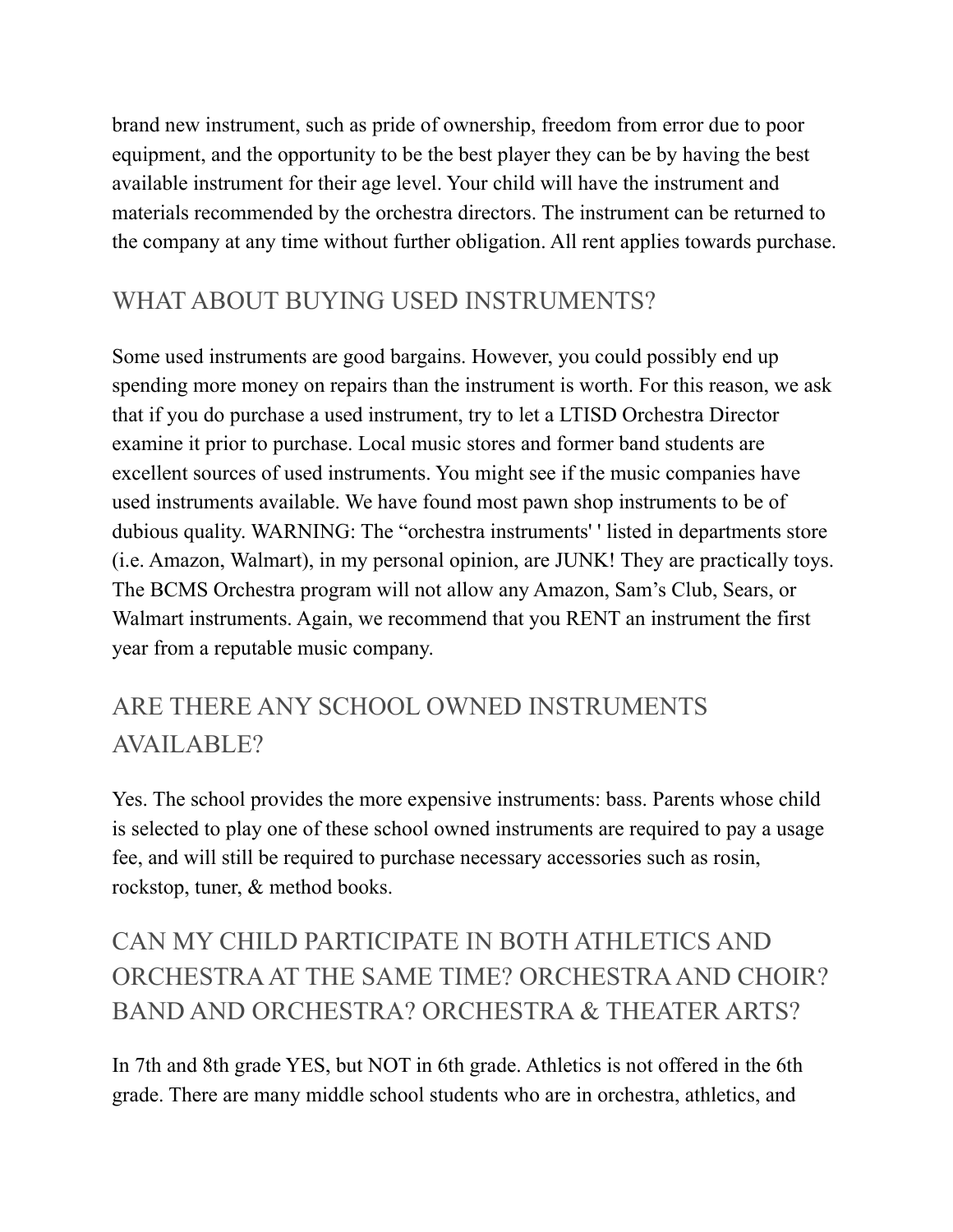other organizations such as theater arts, band, choir, etc. Because of the unique nature of playing a musical instrument, we try to encourage students to begin orchestra in 6th grade and then take other electives along with orchestra in their 7th & 8th grade years. In 7th grade & 8th grade, the school administration, coaches, classroom teachers and orchestra directors work together to try to avoid conflicts in scheduling. We have current BCMS Orchestra members who are also in 7th & 8th grade NJHS, Student Council, football, volleyball, basketball, math science team, cheerleading, and in school theater productions!

## ARE THERE ANY EXTRA REHEARSALS REQUIRED? CONCERTS?

Beginners are required to attend only 4 concert performances their first year. We will also attend a Music Festival in October during school and the students will learn a solo in April. Other than these few performances & rehearsals prior to performance, there are NO after school responsibilities or activities.

#### WILL MY CHILD BE REQUIRED TO PRACTICE AT HOME?

Students are required as a part of their grade to practice 15-20 minutes every day outside of class. This time increases over the first semester as their finger & arm muscles develop and strengthen. Parents are encouraged to give positive support to the student as he/she progresses.

#### ARE PRIVATE LESSONS AVAILABLE? ARE THEY REQUIRED?

Private lessons are strongly encouraged for all students, but are not required. If your child takes private lessons, he/she will receive one-on-one instruction from a professional musician (many of which have graduate or doctoral degrees). I recommend that you enroll your child in private lessons in August.

Private lessons help challenge all students with additional materials and lead to individual competitions in the 7th-12th grade. Above average results are guaranteed if your student puts in the work!